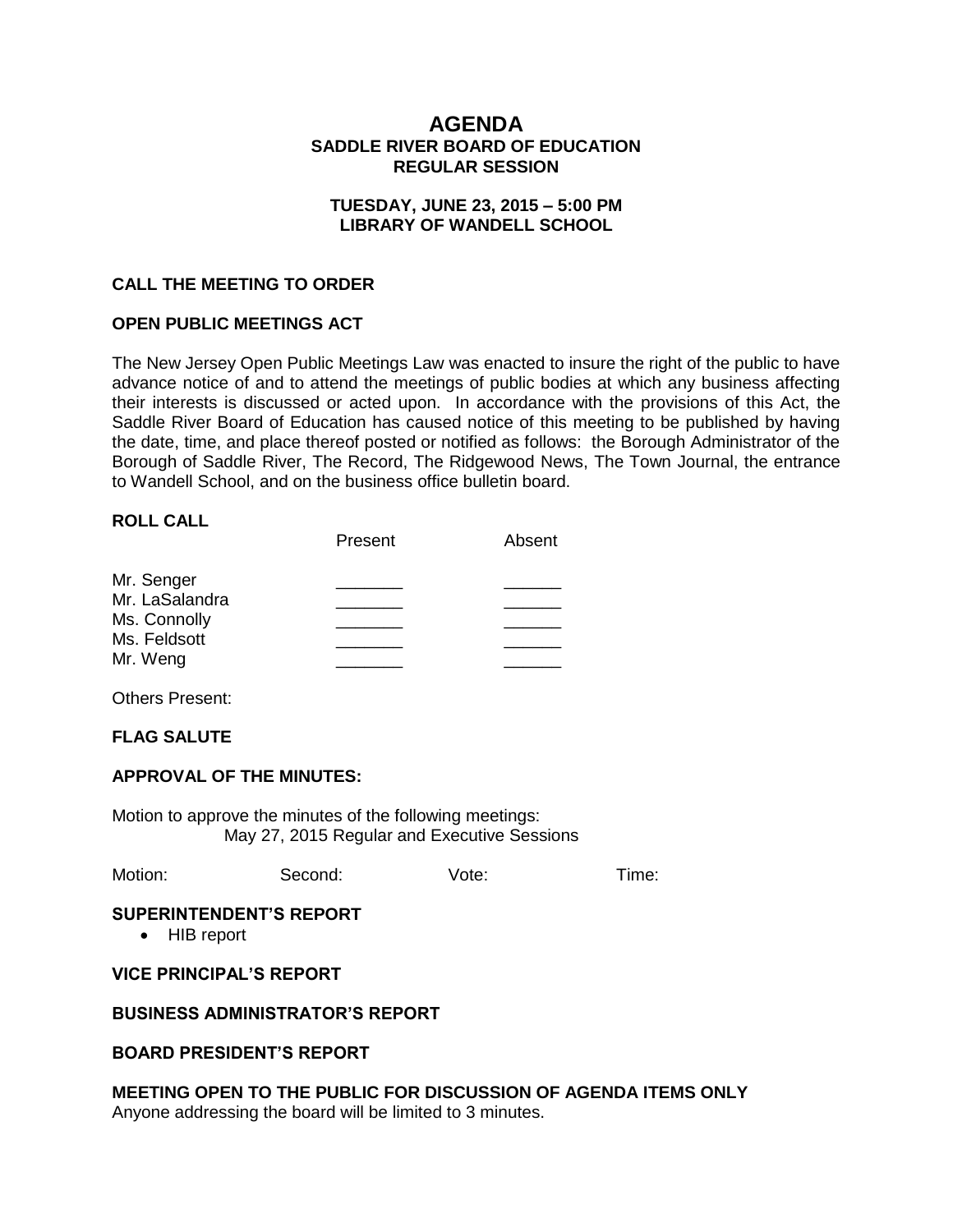# **AGENDA ITEMS AS PER ATTACHED**

# **COMMITTEE REPORTS**

- 1. Finance/Budget Committee
- 2. Board Communications Committee
- 3. Technology Committee
- 4. Curriculum Committee
- 5. Renovation Committee
- 6. Wandell School Recreation Committee
- 7. Liaisons: Ramsey Board of Education Northern Highlands Board of Education
- 8. Home and School Association
- 9. New Jersey School Boards Association/NJSBA Legislative Committee
- 10. Policy Committee
- 11. Health, Well-being, Safety and Transportation Committee
- 12. Liaison to Mayor and Council
- 13. Negotiations Committee
- 14. Ad Hoc: Wandell Performance Committee

# **COMMENTS BY THE PUBLIC ON NON-AGENDA ITEMS**

Anyone addressing the board will be limited to 3 minutes.

# **MOTION TO ENTER EXECUTIVE SESSION**

WHEREAS Section 8 of the Open Public Meetings Act, Chapter 231, PL 1975, permits the exclusion of the public from a meeting in certain circumstances and

WHEREAS the Board is of the opinion that such circumstances presently exist

BE IT RESOLVED by the Saddle River Board of Education that:

 The public shall be excluded from discussion of the hereinafter-specified subjects: The general nature of these subjects is: Legal Issues

It is anticipated at this time that the above-stated subject matters will be made public when the Board determines them to be no longer prejudicial or when the board takes formal action.

Action may or may not be taken upon return to public session.

| Motion: | Second: | Vote: | Time: |
|---------|---------|-------|-------|
|         |         |       |       |

# **MOTION TO ADJOURN EXECUTIVE SESSION**

| Motion: | Second:<br>Vote: | Time: |
|---------|------------------|-------|
|---------|------------------|-------|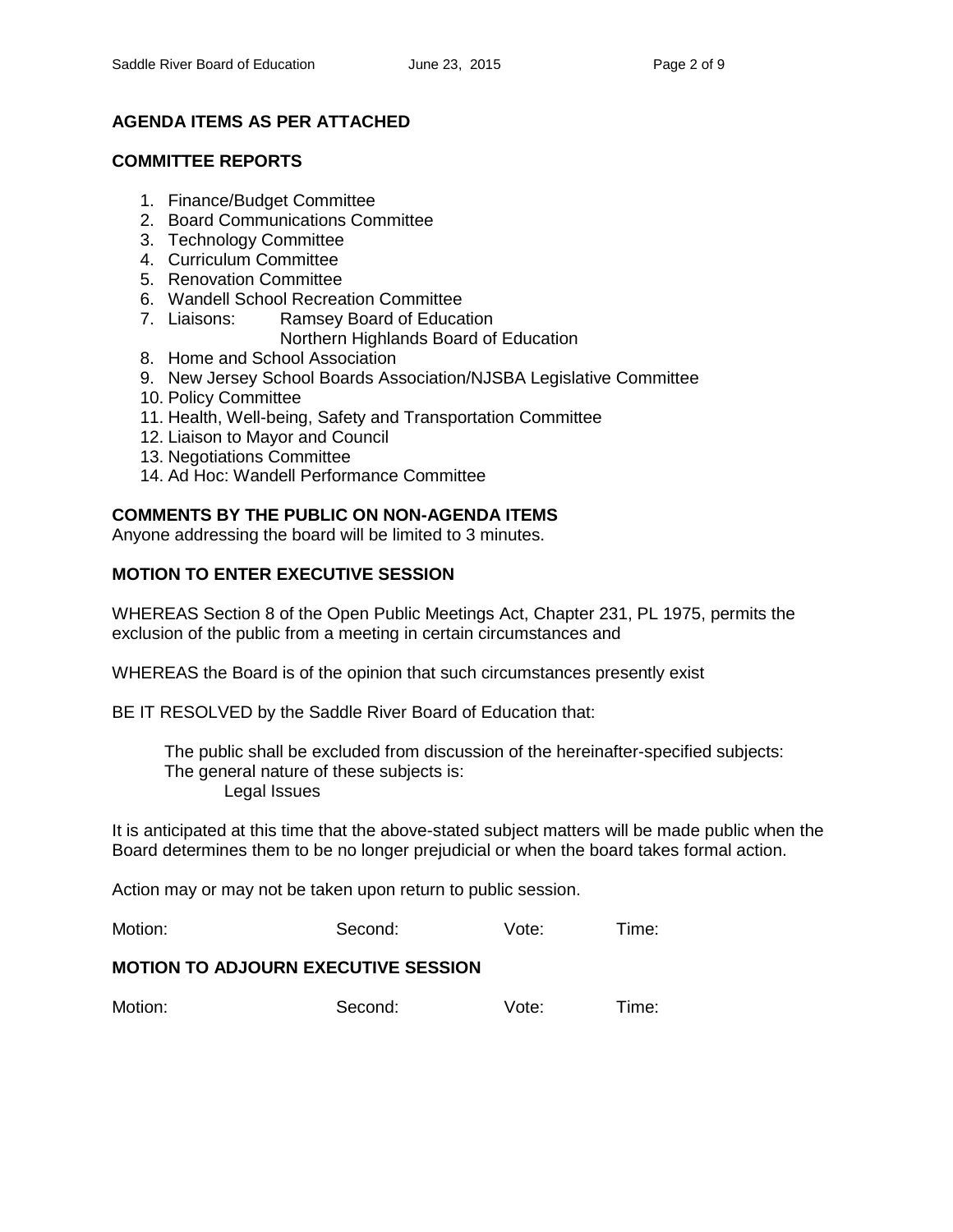# **BOARD RETREAT – NJSBA – conducted by AL ANNUNZIATA, Field Services Representative**

### **MOTION TO ADJOURN MEETING**

Motion: Second: Vote: Time: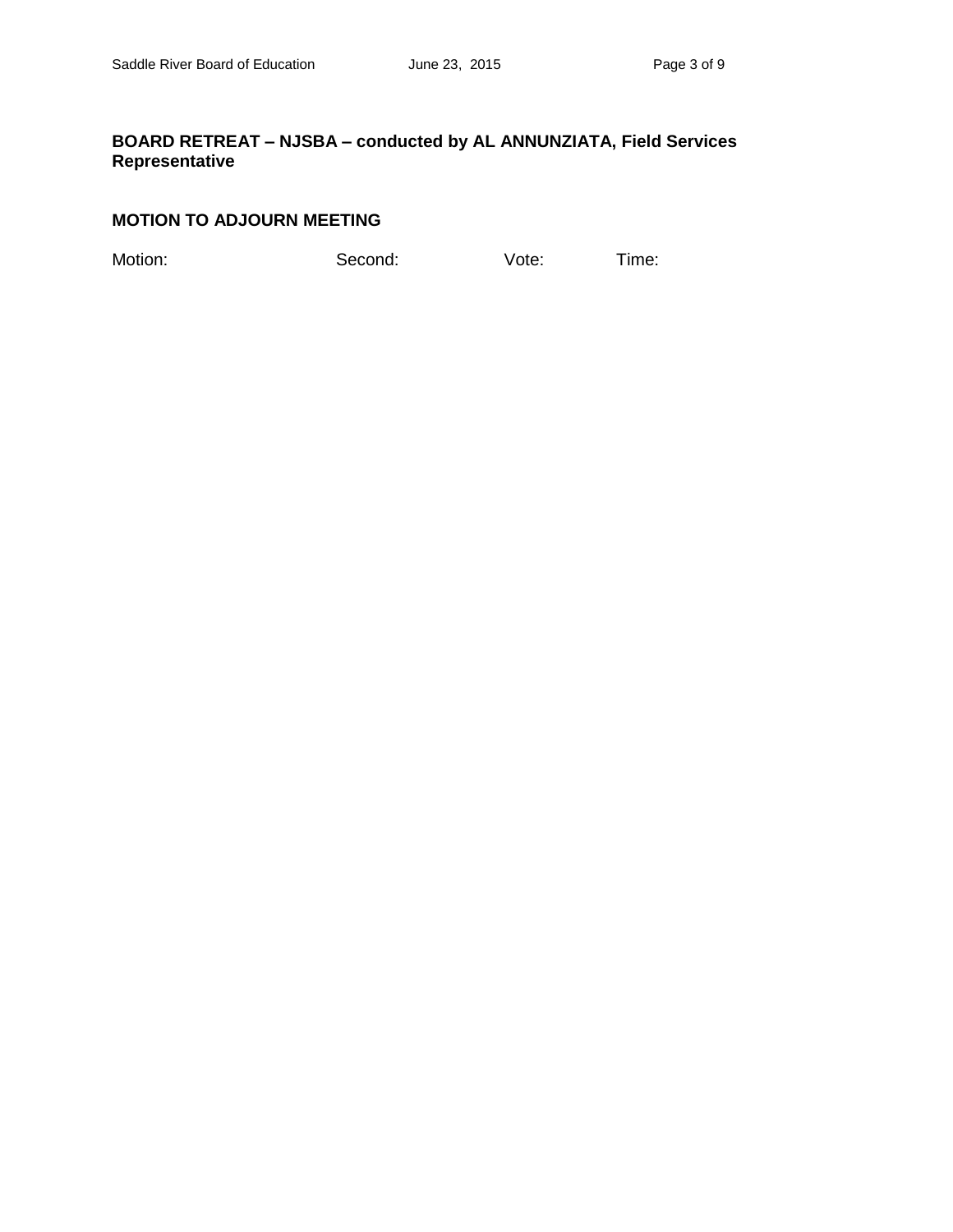# **SADDLE RIVER BOARD OF EDUCATION TUESDAY, JUNE 23, 2015 RESOLUTIONS – SUMMARY**

### **ADMINISTRATION**

- A-830 District Professional Development Plan 2015-2016 School Year
- A-831 SRSD Teacher Mentoring Program Plan 2015-2016 School Year
- A-832 NJ State Department of Education Preschool Teaching & Learning Standards (2014 version)

# **HUMAN RESOURCES**

- HR-1158 Kim Stipend Wandell Rec Art Club
- HR-1159 Dr. William Ronzitti Approved Employment Contract
- HR-1160 Murphy Additional Days Summer 2015
- HR-1161 Create Position Part-time Classroom and Clerical Aide Take from Table
- HR-1162 O'Neill summer employment

# **EDUCATION**

- E-791 Special Education Academic Instruction Summer 2015 Lauren Rozema
- E-792 Summer 2015 Programs Special Education
- E-793 Evaluations Special Education Summer 2015 Region V
- E-794 Special Education Academic Support Summer 2015 Community School
- E-795 Special Education Speech and Language Arts Assessment July 2015 Good Talking People
- E-796 Special Education Educational Assessment July 2015 Comprehensive School Testing

# **FINANCE**

- F-2249 Payment of Bills June 2015
- F-2250 Appropriation Transfer May 2015
- F-2251 Line Item Certification<br>F-2252 Board Secretary Repo
- Board Secretary Report May 2015
- F-2253 Treasurer Report May 2015
- F-2254 Agreement Treasurer's & Board Secretary's Reports May 2015
- F-2255 Travel Senger & Feldsott
- F-2256 Service & Maintenance Fire & Burglar Alarm Systems
- F-2257 Cooperative Bid Program 2015-2016 Educational Data Systems
- F-2258 Time & Material/Maintenance Bid Program 2015-2016 Educational Data **Services**
- F-2259 Year End Bookkeeping Adjustments
- F-2260 Authorization of Board Secretary to Pay Bills
- F-2261 Legal Costs
- F-2262 Submission of IDEA Application for FY2016
- F-2263 Approval of Stipulation of Settlement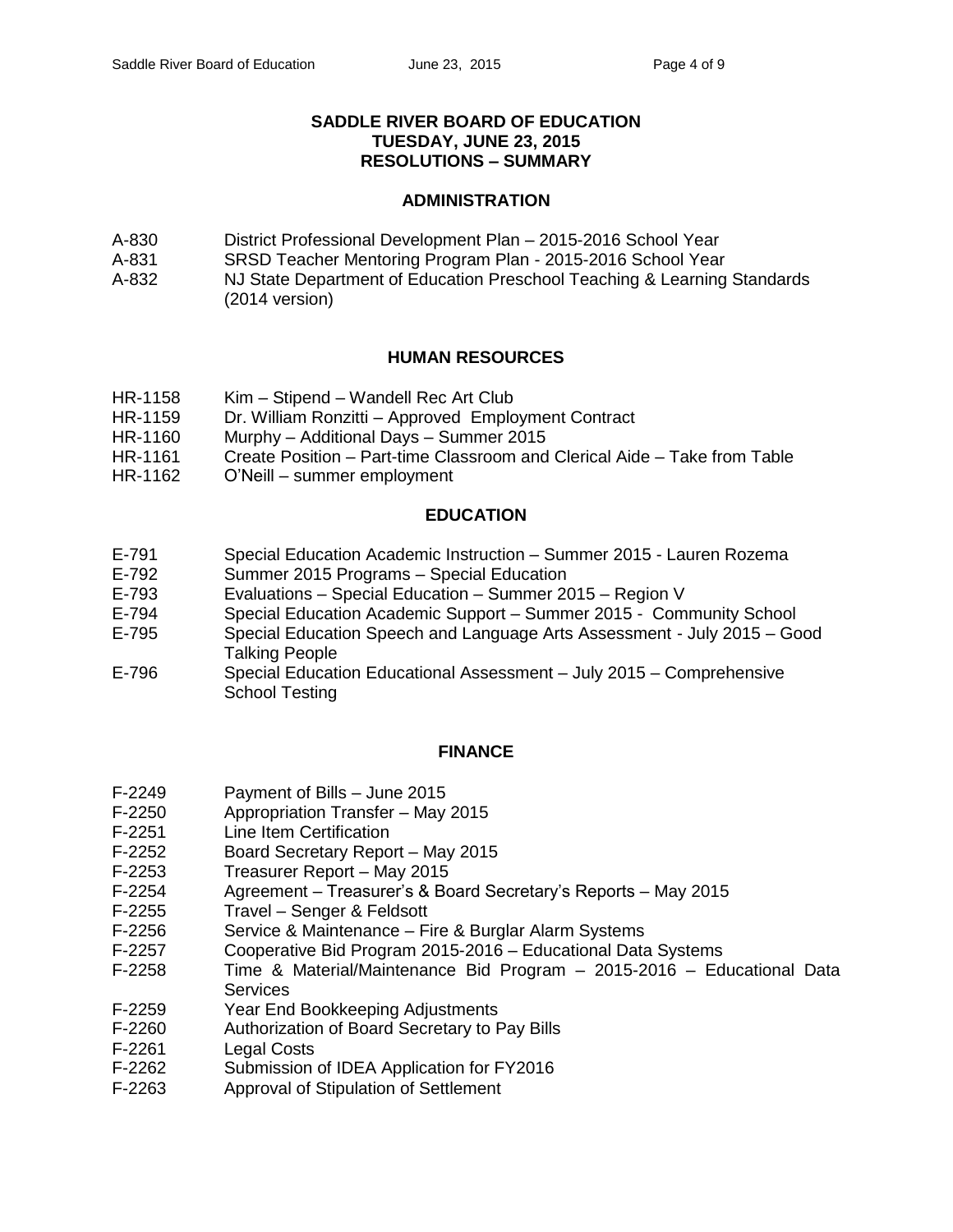# **ADMINISTRATION**

# **A-830 ADOPT DISTRICT PROFESSIONAL DEVELOPMENT PLAN**

BE IT RESOLVED that the Saddle River Board of Education adopts the District Professional Development Plan for the 2015-2016 school year as attached.

# **A-831 ADOPT SRSD TEACHER MENTORING PROGRAM PLAN**

BE IT RESOLVED that the Saddle River Board of Education adopts the Saddle River Teacher Mentoring Program Plan for the 2015-2016 school year as attached.

# **A-832 ADOPT NJ STATE DEPARTMENT OF EDUCATION PRESCHOOL TEACHING & LEARNING STANDARDS**

BE IT RESOLVED that the Saddle River Board of Education adopts the New Jersey State Department of Education Preschool Teaching & Learning Standards (2014 version).

# ALL ADMINISTRATION MOTIONS BUNDLED FOR SINGLE VOTE:

Motion: Second: Discussion:

Roll Call Vote: TW:  $JC:$  IF:  $JL:$  HS: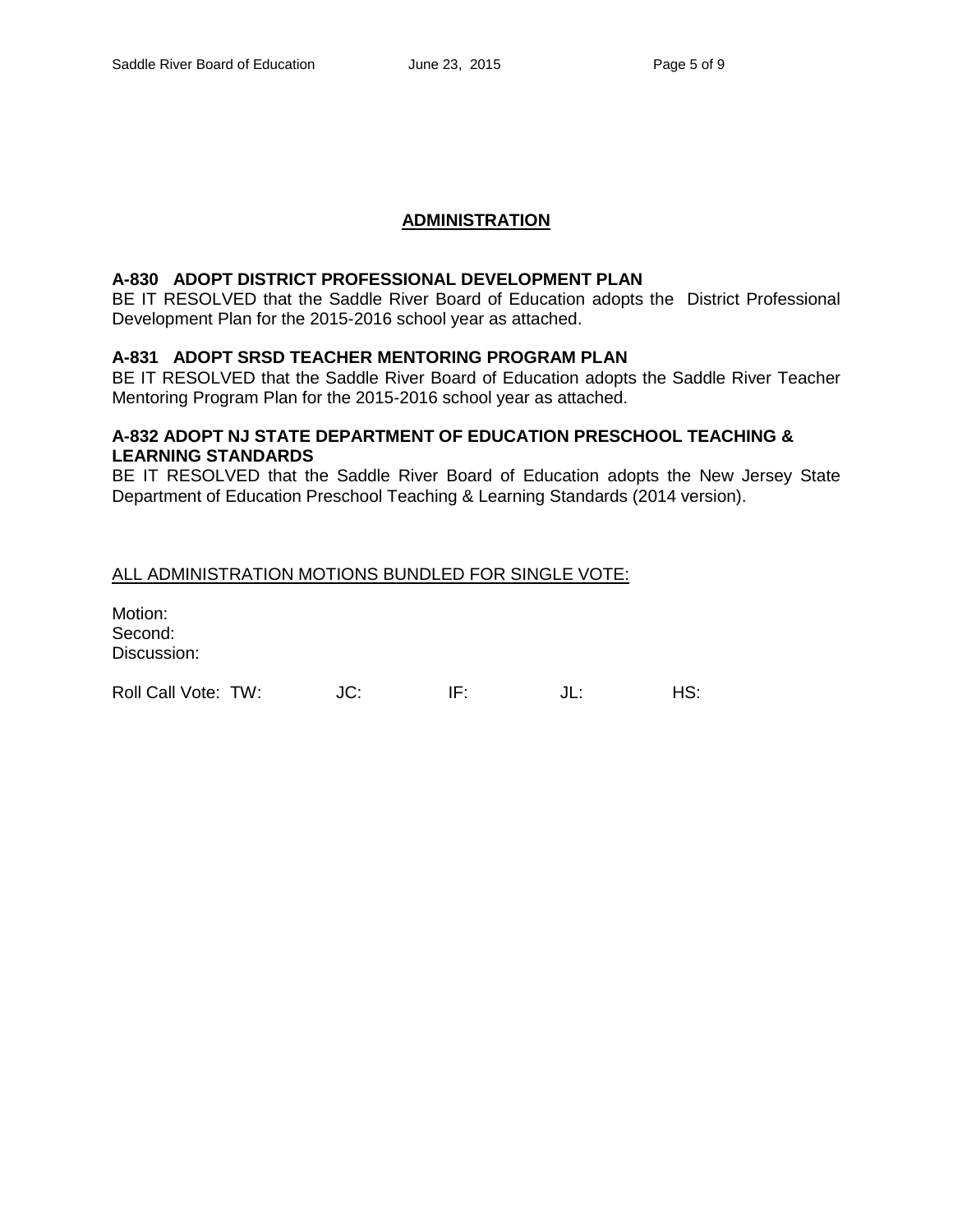# **HUMAN RESOURCES**

## **HR-1158 CHRISTINE KIM – STIPEND – WANDELL REC SPRING ART CLUB**

BE IT RESOLVED that, upon recommendation of the Superintendent, the Saddle River Board of Education approves the stipend to Christine Kim in the amount of \$3,230 from Wandell School Recreation Committee Fund for duties performed in connection with the Wandell Rec Spring Art Club.

#### **HR-1159 DR. WILLIAM RONZITTI – CONTINUATION AS INTERIM SUPERINTENDENT**

BE IT RESOLVED that the Saddle River Board of Education approves the employment contract of Dr. William Ronzitti, Interim Superintendent, commencing July 1, 2015 through June 30, 2016, as reviewed and approved by the Interim Executive County Superintendent on June 10, 2015.

#### **HR-1160 JODY MURPHY – ADDITIONAL DAYS – SUMMER 2015**

BE IT RESOLVED that, upon recommendation of the Superintendent, the Saddle River Board of Education approves the summer employment of Jody Murphy for a maximum of 5 extra days at her hourly rate.

# **HR-1161 CREATE POSITION – PART-TIME CLASSROOM AND CLERICAL AIDE – TAKE FROM TABLE**

Motion to take from the table Resolution HR-1156 tabled at May 27, 2015 Regular Meeting and vote on same.

HR-1156: BE IT RESOLVED that, upon recommendation of the Superintendent, the Saddle River Board of Education approves the creation of one part-time classroom and clerical aide position (24.75 hours per week), position control roster # 200800120000001 effective 9/1/15.

# **HR-1162 O'NEILL – SUMMER EMPLOYMENT**

BE IT RESOLVED, upon recommendation of the Superintendent, to approve Patricia O'Neill, school nurse for one day (7 hours maximum) during the summer at her hourly rate.

ALL HR MOTIONS BUNDLED FOR SINGLE VOTE: Motion: Second: Discussion:

Roll Call Vote: TW: JC: IF: JL: HS: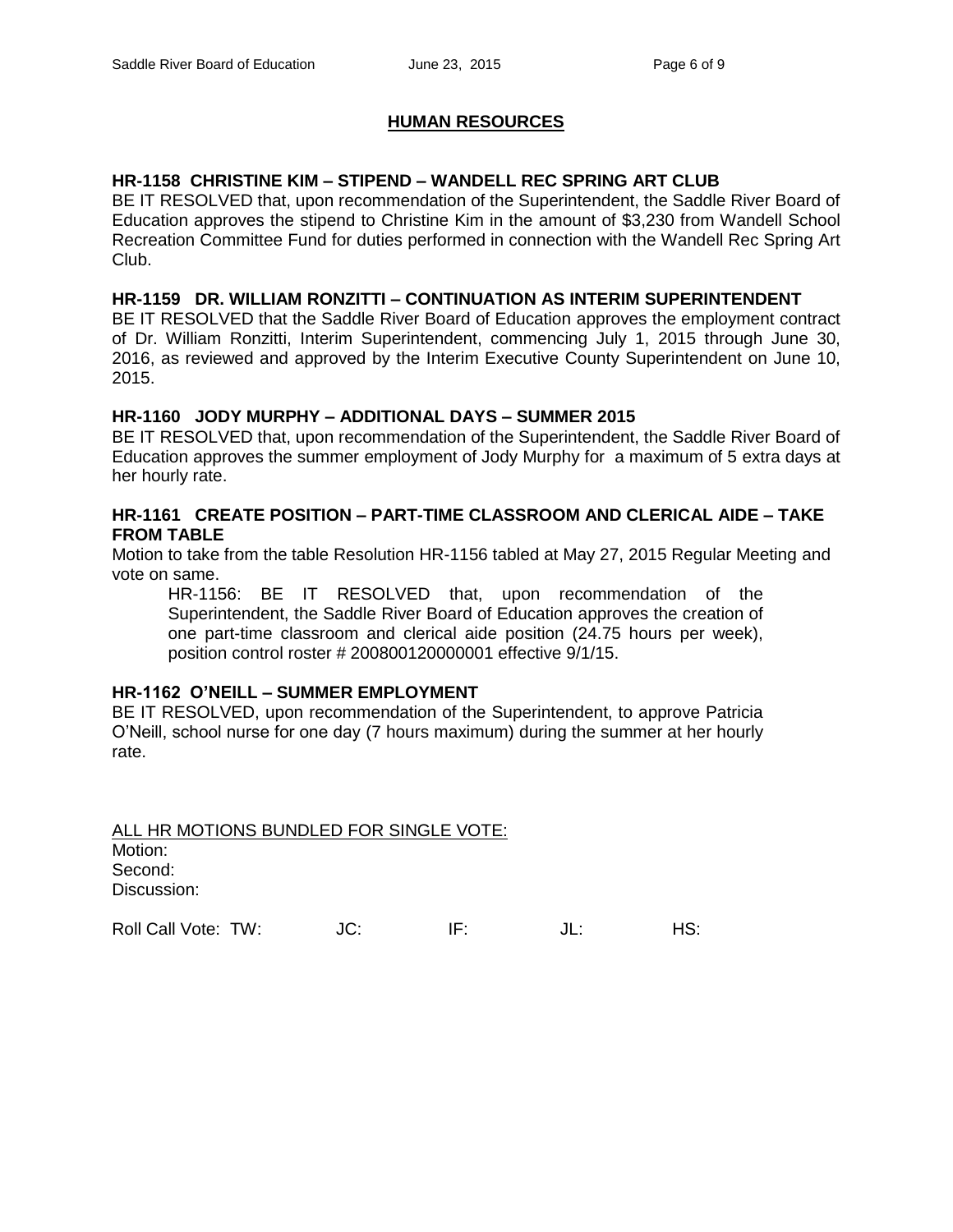## **EDUCATION**

### **E-791 SPECIAL EDUCATION – SUMMER TUTORING 2015**

BE IT RESOLVED that the Saddle River Board of Education approves Lauren Rozema to provide summer academic instruction for student #A0025, for 20 one-hour sessions at \$60 per hour for a total not to exceed \$1,200.

#### **E-792 SUMMER 2015 PROGRAMS - SPECIAL EDUCATION**

BE IT RESOLVED to approve the payment of tuition for the following summer programs for special education students:

| <b>BCSS Bleshman</b>    | Student A0027 | <b>July 2015</b>      | \$4,800              |
|-------------------------|---------------|-----------------------|----------------------|
| <b>Windsor Learning</b> | Student A0019 | 20 days $@$           | \$5,944.40           |
| Center                  |               | \$297.22/day          |                      |
| <b>Shepard School</b>   | Student A0024 | 20 days @\$276.03/day | \$5,520.60           |
| <b>Ramsey Summer</b>    | Student A0020 | Summer Program        | Approx.\$1,000       |
| Careers Program         |               |                       |                      |
| Ridgewood RISE          | Student A0021 | Summer Program        | \$1,440              |
|                         |               |                       | Plus cost of One-to- |
|                         |               |                       | One Aide -           |
|                         |               |                       | \$1,780.92           |
| Banyon School           | Student A0016 | <b>July 2015</b>      | \$5,226.12           |

## **E-793 BILINGUAL ED., PSYCHOLOGICAL & SPEECH EVALUATIONS**

BE IT RESOLVED, that the Saddle River Board of Education approves bilingual education, psychological and speech evaluations by Region V for student A0026 at the cost of \$310 for each evaluation + 7% administrative fee, total not to exceed of \$995.10.

#### **E-794 SPECIAL EDUCATION – SUMMER ACADEMIC SUPPORT 2015**

BE IT RESOLVED, that the Saddle River Board of Education approves Jennifer Kechejian to provide summer academic support for student #A0017, at the Community School for 20 onehour sessions at \$60 per hour, total not to exceed \$1,200.

#### **E-795 SPECIAL EDUCATION – SPEECH AND LANGUAGE ASSESSMENT**

BE IT RESOLVED, that the Saddle River Board of Education approves Good Talking People to provide a Speech and Language Assessment in July 2015 for Special Education student #A0016 at a cost of \$975.

#### **E-796 SPECIAL EDUCATION – EDUCATIONAL ASSESSMENT**

BE IT RESOLVED, that the Saddle River Board of Education approves Comprehensive School Testing to provide an Educational Assessment in July 2015 for Special Education student #A0016 at a cost of \$600.

| ALL EDUCATION MOTIONS BUNDLED FOR SINGLE VOTE: |     |     |        |     |
|------------------------------------------------|-----|-----|--------|-----|
| Motion:                                        |     |     |        |     |
| Second:                                        |     |     |        |     |
| Discussion:                                    |     |     |        |     |
|                                                |     |     |        |     |
| Roll Call Vote: TW:                            | JC: | IF. | . II - | HS: |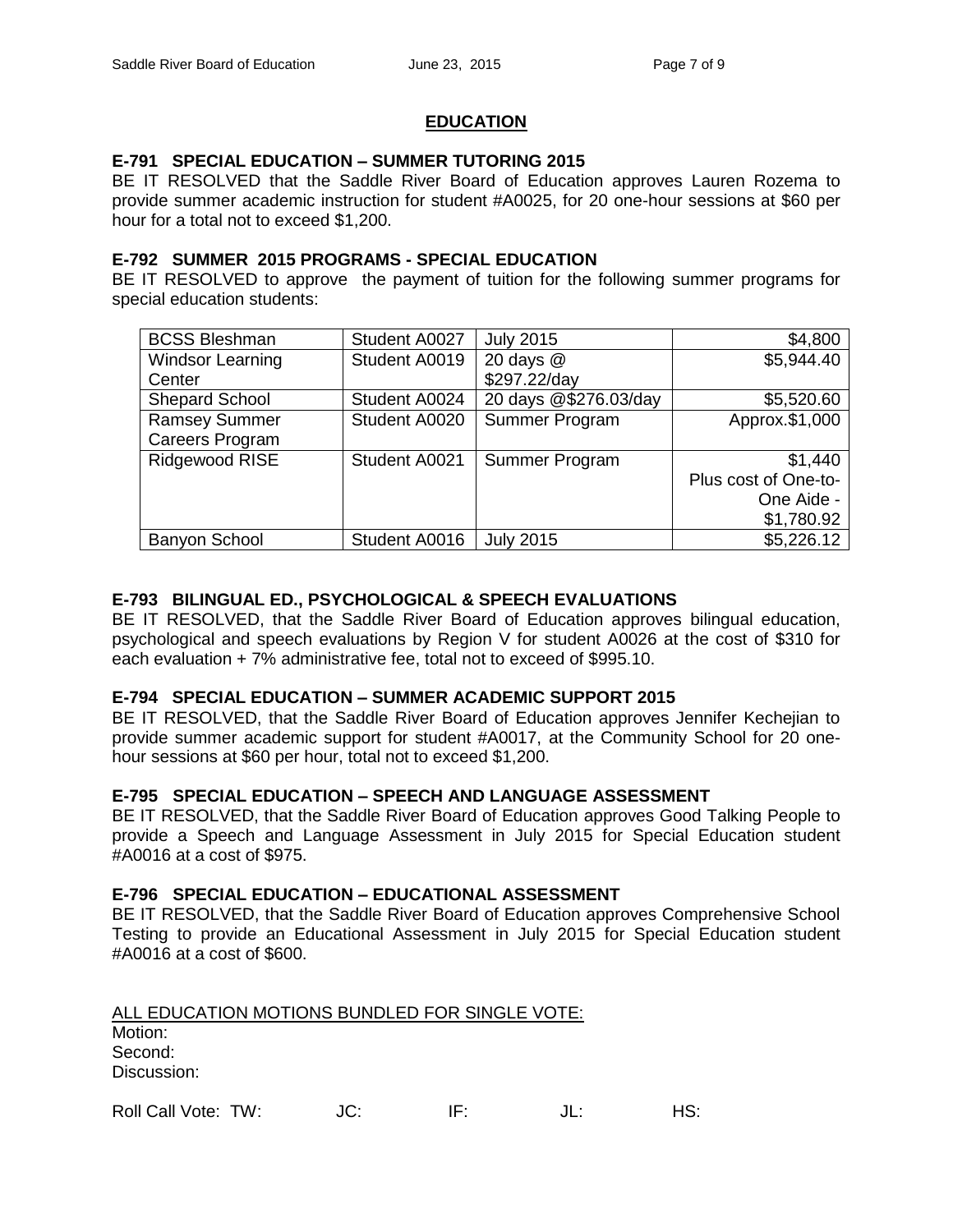#### **FINANCE**

#### **F-2249 PAYMENT OF BILLS – JUNE 2015**

BE IT RESOLVED that the payment of bills as per the attached June Bills and Claims lists be approved.

#### **F-2250 APPROPRIATION TRANSFERS – MAY 2015**

BE IT RESOLVED that the attached appropriation transfers for the month of May 2015 be approved.

### **F-2251 LINE ITEM CERTIFICATION**

BE IT RESOLVED that in compliance with NJAC 6:20-2A-10(e) that the Board of Education certifies that no major account or fund has been over-expended and that as of this report, sufficient funds are available to meet the District's financial obligations for the remainder of the fiscal year.

#### **F-2252 BOARD SECRETARY REPORT – MAY 2015**

BE IT RESOLVED that the attached Board Secretary Report for the month of May 2015 be approved.

### **F-2253 TREASURER REPORT – MAY 2015**

BE IT RESOLVED that the attached Report of the Treasurer for the month of May 2015 be approved.

### **F-2254 AGREEMENT–TREASURER'S & BOARD SECRETARY'S REPORTS – MAY 2015**

BE IT RESOLVED that the Saddle River Board of Education states that the Report of the Treasurer of School Moneys and the Report of the Secretary of the Board of Education for the month of May 2015 are in agreement and on file in the Board Secretary's Office.

#### **F-2255 TRAVEL – SENGER & FELDSOTT**

BE IT RESOLVED that the Saddle River Board of Education approves the following board members travel as follows:

- Who: Henry Senger & Irene Feldsott
- What: NJSBA 2015 Workshop
- Where: Atlantic City, NJ
- When: October 2015
- Costs: Registration \$250 each Lodging 2 nights @ \$94/night plus occupancy tax per person Mileage & Tolls: \$125 per person (estimated) Meals and Incidental Expenses: \$165 per person Total: \$750 per person

#### **F-2256 FIRE & BURGLAR ALARM SYSTEMS – SERVICE & MAINTENANCE**

BE IT RESOLVED that the Saddle River Board of Education approves Open System Integrators, Inc. to service and maintain the fire & burglar alarm systems for the 2015-2016 school year in the amount of \$2,254.